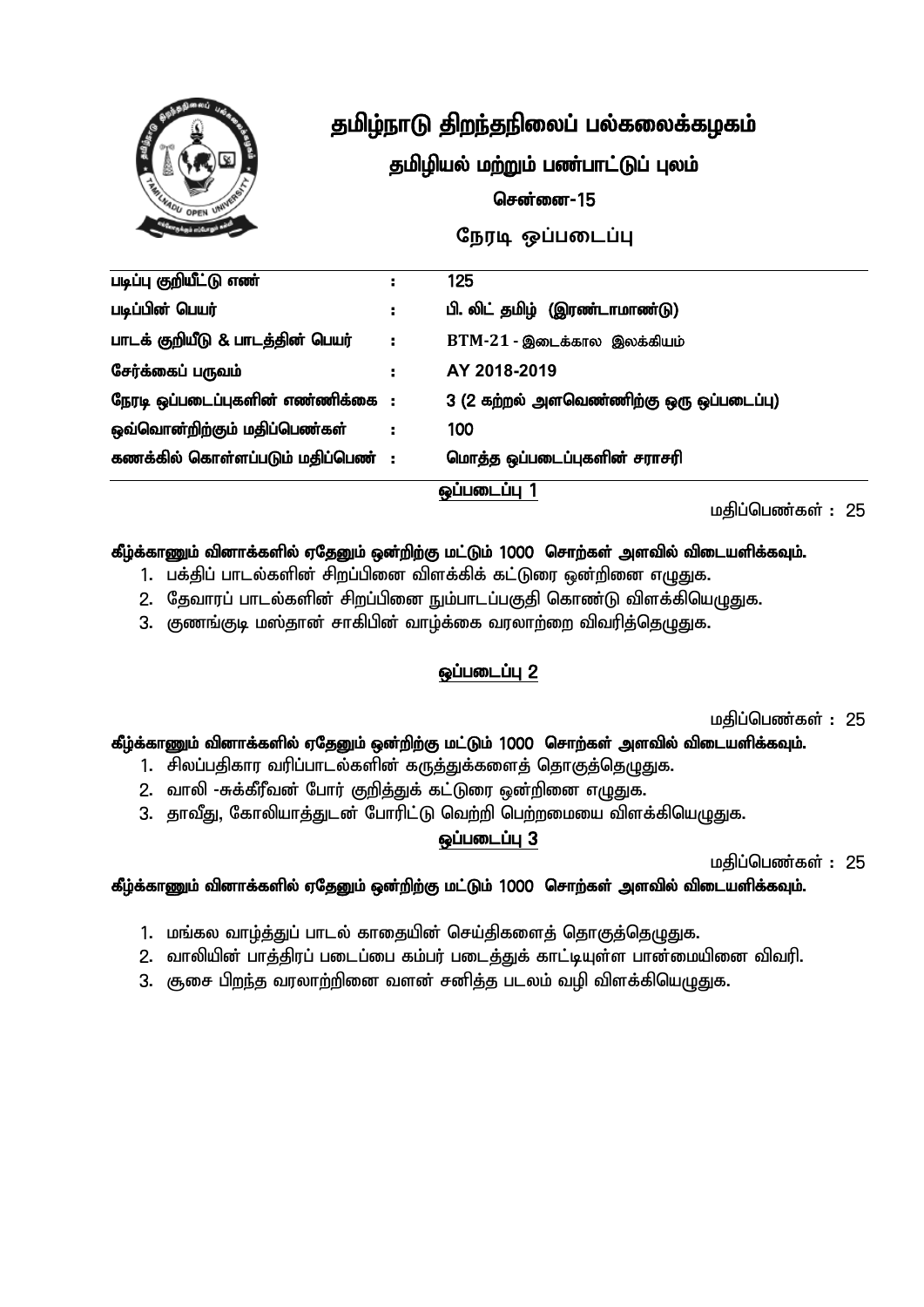

தமிழியல் மற்றும் பண்பாட்டுப் புலம்

சென்னை $-15$ 

*நோடி ஒப்படைப்பு* 

|                                   | 125                                              |
|-----------------------------------|--------------------------------------------------|
| ÷.                                | பி. லிட் தமிழ் (இரண்டாமாண்டு)                    |
| ÷.                                | BTM-22 - நம்பியகப்பொருள், புறப்பொருள் வெண்பாமாலை |
|                                   | AY 2018-2019                                     |
| நேரடி ஒப்படைப்புகளின் எண்ணிக்கை : | 3 (2 கற்றல் அளவெண்ணிற்கு ஒரு ஒப்படைப்பு)         |
|                                   | 100                                              |
| கணக்கில் கொள்ளப்படும் மதிப்பெண் : | மொத்த ஒப்படைப்புகளின் சராசரி                     |
|                                   |                                                  |

#### $Q$ ப்படைப்பு $1$

மகிப்பெண்கள் : 25

#### கீழ்க்காணும் வினாக்களில் ஏதேனும் ஒன்றிற்கு மட்டும் 1000 சொற்கள் அளவில் விடையளிக்கவும்.

- 1. கருப்பொருள்கள் குறித்துக் கட்டுரை ஒன்றினை எழுதுக.
- 2. கற்பில் நிகழும் பிரிவுகள் குறித்தச் செய்திகளைத் தொகுத்தெழுதுக.
- 3. தோழி தலைவனை வரைவு கடாவும் திறத்தை நம்பியகப்பொருள் வழிநின்று விளக்கியெழுதுக.

#### $Q$ ப்படைப்ப $Z$

மகிப்பெண்கள் : 25

#### கீழ்க்காணும் வினாக்களில் ஏதேனும் ஒன்றிற்கு மட்டும் 1000 சொற்கள் அளவில் விடையளிக்கவும்.

- 1. பாங்கற் கூட்டத்தின் வகையும் விரியும் குறித்துக் கட்டுரை ஒன்றினை எழுதுக.
- 2. தோழி அறத்தொடு நிற்கும் திறத்தை வரைவியல் வழிநின்று விளக்கியெழுதுக.
- 3. வெட்சிப் படலத்தில் கூறப்படும் செய்திகளைத் தொகுத்தெழுதுக.

#### $Q$ ப்படைப்பு $3$

மகிப்பெண்கள் : 25

- 1. புறப்பொருள் வெண்பாமாலை காட்டும் பண்டை மறக்குடி மகளிரின் இயல்புகளை விவரி. குறித்துக் கட்டுரை ஒன்றினை எழுதுக.
- 2. வாகைப் படலத்தால் அறியப்படும் பண்டைக்கால சமுதாய நிலையை விளக்கிக் கட்டுரை ஒன்றினை எழுதுக.
- 3. பண்டைக்காலப் போர் முறைகள் குறித்துக் கட்டுரை ஒன்றினை எழுதுக.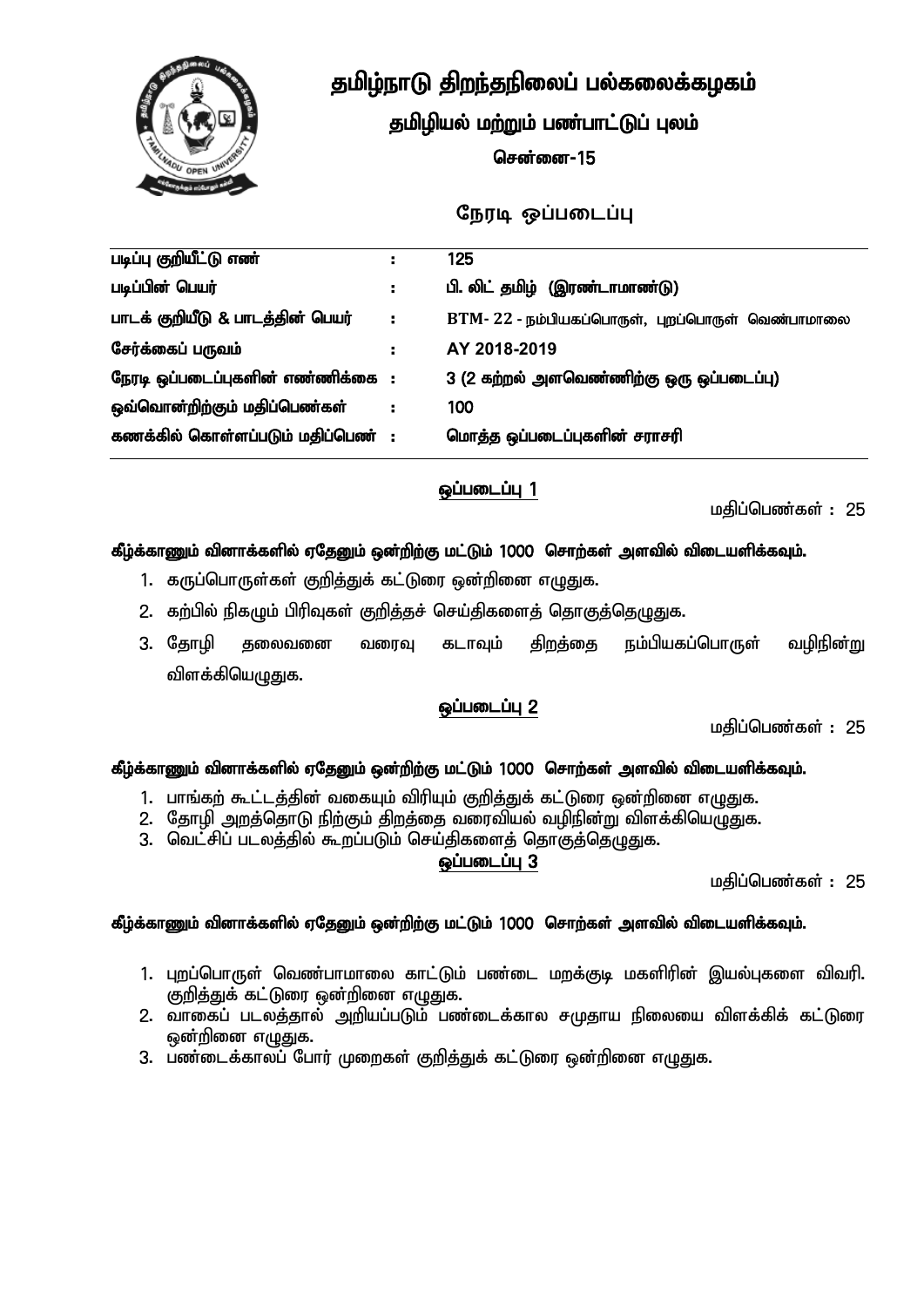

தமிழியல் மற்றும் பண்பாட்டுப் புலம்

சென்னை $-15$ 

நேரடி ஒப்படைப்பு

| படிப்பு குறியீட்டு எண்             | ÷  | 125                                      |  |
|------------------------------------|----|------------------------------------------|--|
| படிப்பின் பெயர்                    | ÷. | பி. லிட் தமிழ் (இரண்டாமாண்டு)            |  |
| பாடக் குறியீடு & பாடத்தின் பெயர்   | ÷  | $BLT - 21 -$ மொழித்திறன்                 |  |
| சேர்க்கைப் பருவம்                  | ÷. | AY 2018-2019                             |  |
| நேரடி ஒப்படைப்புகளின் எண்ணிக்கை :  |    | 3 (2 கற்றல் அளவெண்ணிற்கு ஒரு ஒப்படைப்பு) |  |
| ஒவ்வொன்றிற்கும் மதிப்பெண்கள்       | ÷  | 100                                      |  |
| கணக்கில் கொள்ளப்படும் மதிப்பெண்  : |    | மொத்த ஒப்படைப்புகளின் சராசரி             |  |
| ஒப்படைப்பு 1                       |    |                                          |  |

மகிப்பெண்கள் : 25

#### கீழ்க்காணும் வினாக்களில் ஏதேனும் ஒன்றிற்கு மட்டும் 1000 சொற்கள் அளவில் விடையளிக்கவும்.

- 1. ஒரு பேச்சின் தொடக்கம், முகம், உடல், முடிவு என்னும் உறுப்புகள் குறித்து சான்றுகளுடன் எழுதுக.
- 2. நூல் மதிப்புரையின் தேவையும் பயன்களும் குறித்துக் கட்டுரை ஒன்றினை எழுதுக.
- 3. பேச்சுக் கலை ஆக்கத்திற்கும் அழிவுக்கும் வழிவகுக்கும் என்பதனைச் சான்றுகளுடன் விளக்கியெழுதுக.

#### **<u>ஒப்படைப்பு</u> 2**

மகிப்பெண்கள் : 25

#### கீழ்க்காணும் வினாக்களில் ஏதேனும் ஒன்றிற்கு மட்டும் 1000 சொற்கள் அளவில் விடையளிக்கவும்.

- 1. கட்டுரைகளின் கருப்பொருள்கள் பற்றிக் கட்டுரை ஒன்றினை எழுதுக.
- 2. இதமாளர்கள் செய்தி என்பதற்குத் தரும் விளக்கங்களைத் தொகுத்தெழுதுக.
- 3. திரைப்படத் திறனாய்வாளரின் தகுதிகள் நெறிகள் குறித்து விவரி.

 $Q$ ப்படைப்பு $3$ 

மகிப்பெண்கள் : 25

- 1. அண்மையில் வெளிவந்த ஒரு மக்கள் பிரச்சனை குறித்து உங்களின் தெளிவான கருத்தை விளக்கித் தலையங்கம் ஒன்றினை எழுதுக.
- 2. அண்மையில் வெளிவந்த ஏதேனம் ஒரு திரைப்படத்தைத் திறனாய்ந்து எழுதுக.
- 3. ஆட்டோ வாசகங்கள், கடைமுகப்பு வாசகங்கள் ஆகியவற்றில் சிறந்தவை, கண்டனத்திற்குரியவை என்பனவற்றைச் சான்றுகளுடன் எழுதுக.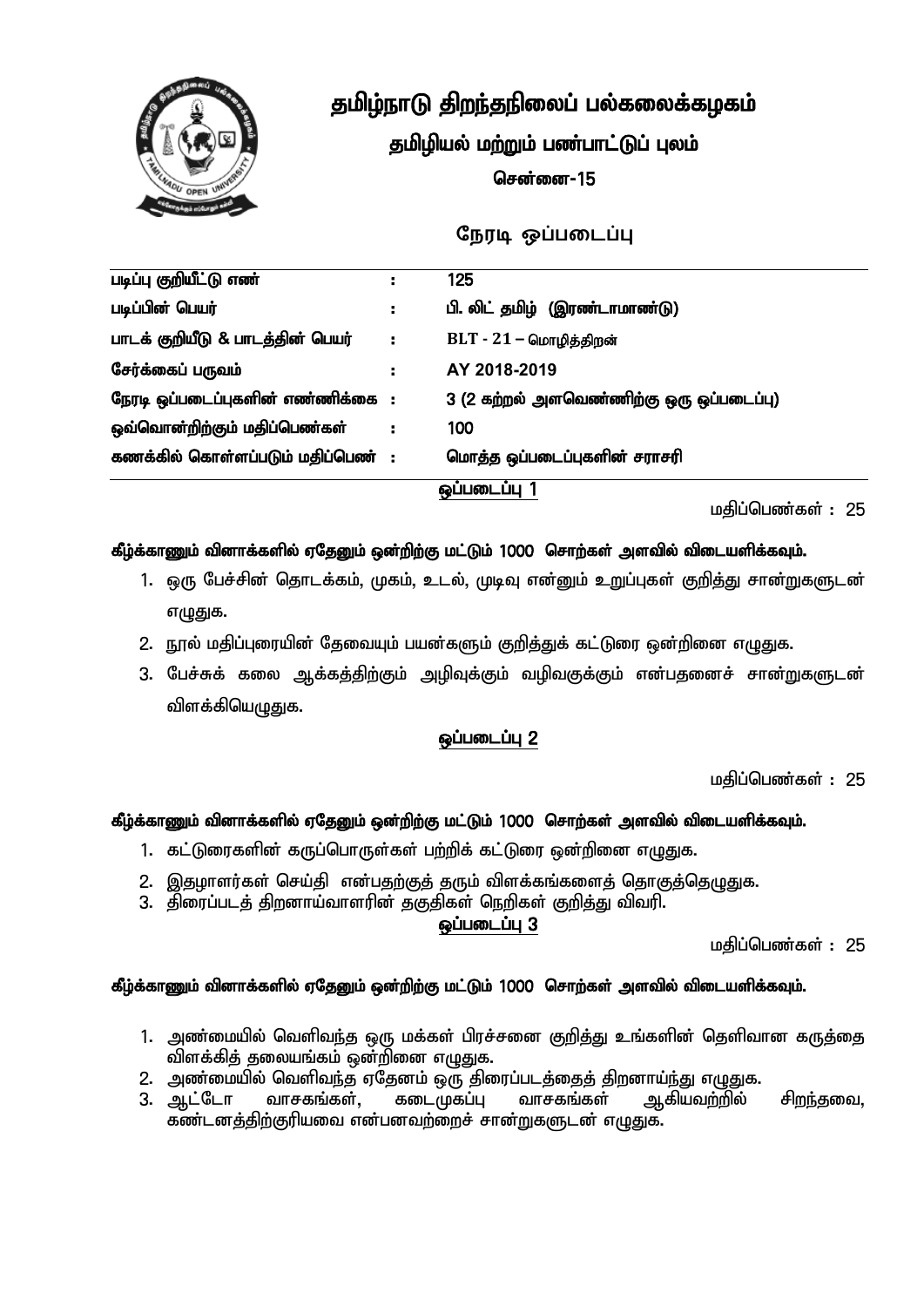

தமிழியல் மற்றும் பண்பாட்டுப் புலம்

சென்னை $-15$ 

*நோடி ஒப்படைப்பு* 

| படிப்பு குறியீட்டு எண்            |    | 125                                      |
|-----------------------------------|----|------------------------------------------|
| படிப்பின் பெயர்                   | ÷. | பி. லிட். தமிழ் (இரண்டாமாண்டு)           |
| பாடக் குறியீடு & பாடத்தின் பெயர்  | ÷. | BLT -22 - வானொலி, தொலைக்காட்சிக் கலை     |
| சேர்க்கைப் பருவம்                 | ÷  | AY 2018-2019                             |
| நேரடி ஒப்படைப்புகளின் எண்ணிக்கை : |    | 3 (2 கற்றல் அளவெண்ணிற்கு ஒரு ஒப்படைப்பு) |
| ஒவ்வொன்றிற்கும் மதிப்பெண்கள்      |    | 100                                      |
| கணக்கில் கொள்ளப்படும் மதிப்பெண் : |    | மொத்த ஒப்படைப்புகளின் சராசரி             |
|                                   |    | ஒப்படைப்பு 1                             |

மகிப்பெண்கள் : 25

#### கீழ்க்காணும் வினாக்களில் ஏதேனும் ஒன்றிற்கு மட்டும் 1000 சொற்கள் அளவில் விடையளிக்கவும்.

- 1. வானொலி தோற்றமும் வளர்ச்சியும் குறித்துக் கட்டுரை ஒன்றினை எழுதுக.
- 2. தொலைக்காட்சியில் மெகா தொடர் நிகழ்ச்சிகளின் வரலாறு மற்றும் அதற்கு ஸ்கிரிப்ட் எழுதும் முறை குறித்துக் கட்டுரை ஒன்றினை எழுதுக.
- 3. எது செய்தி? வானொலிக்குச் செய்தி சேகரி<u>த்தவு</u>ம் எ<u>ழுதுதவு</u>ம் குறித்துக் கட்டுரை ஒன்றினை எழுதுக.

#### $Q$ ப்படைப்பு $2$

மகிப்பெண்கள் : 25

#### கீழ்க்காணும் வினாக்களில் ஏதேனும் ஒன்றிற்கு மட்டும் 1000 சொற்கள் அளவில் விடையளிக்கவும்.

- 1. வானொலி நிகழ்ச்சிகளும் வடிவங்களும் குறித்தச் செய்திகளைத் தொகுத்தெழுதுக.
- 2. தொலைக்காட்சிக்குச் செய்தி சேகரித்தலும் எழுதுதலும் குறித்துக் கட்டுரை ஒன்றினை எழுதுக.
- 3. ஊடகங்களும் விளம்பரங்களும் குறித்துக் கட்டுரை ஒன்றினை எழுதுக.

 $Q$ ப்படைப்பு $3$ 

மகிப்பெண்கள் $: 25$ 

- 1. செய்தி எழுதும் முறையில் வானொலிக்கும் தொலைக்காட்சிக்கும் உள்ள வேறுபாட்டைச் சான்றுகளுடன் விவரி.
- 2. கொலைக்காட்சி விளம்பாக் கலை குறிக்கு விவரி.
- 3. ஒலி ஒளி ஊடக வெளியீட்டு நுட்பங்கள் குறித்துக் கட்டுரை ஒன்றினை எழுதுக.